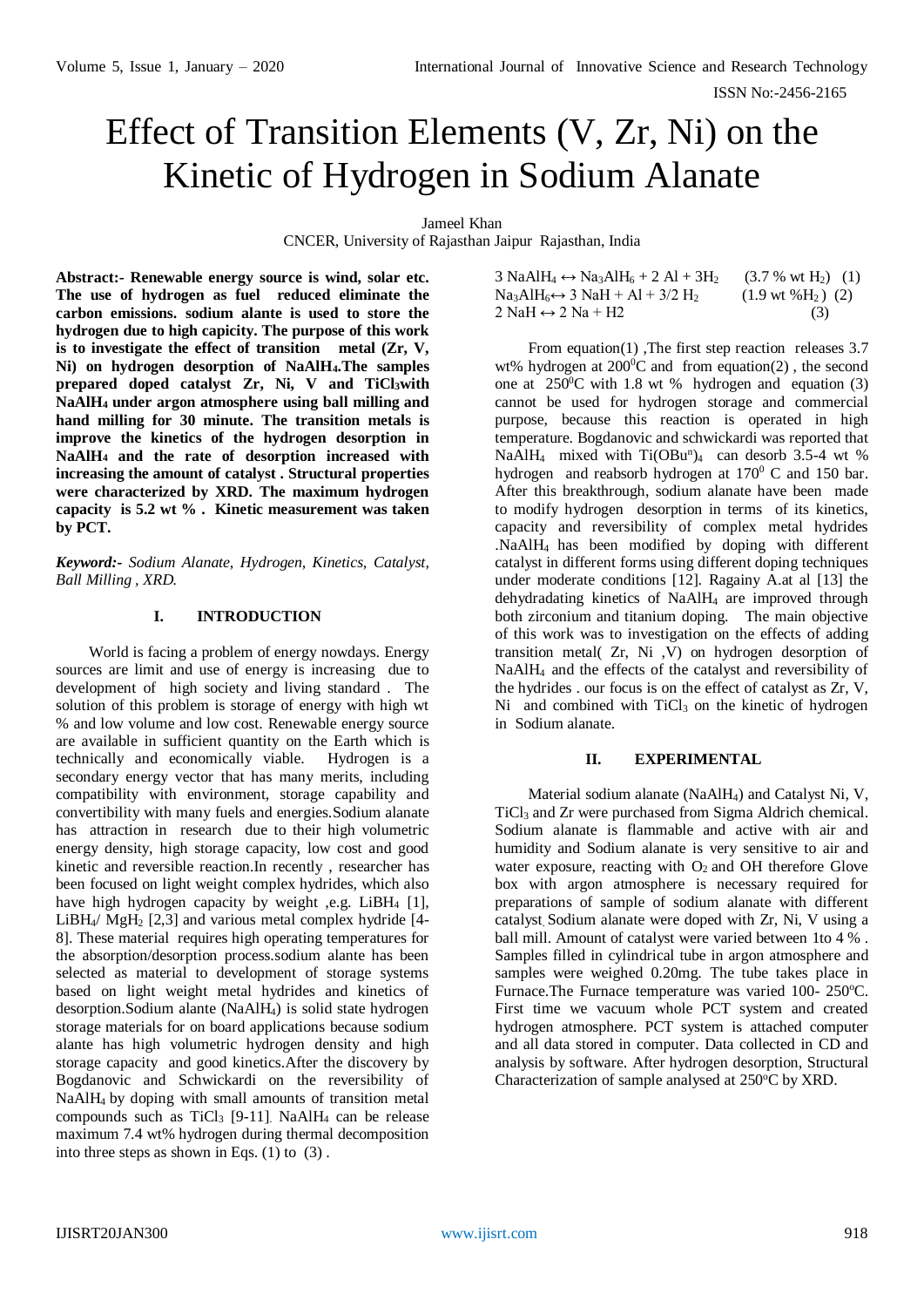#### ISSN No:-2456-2165

## **III. RESULT AND DISCUSSION**

Samples were prepared and after preparing of samples, the samples were used for desorption kinetics and desorbed samples were used for structural characterization. The Structural characterization of samples( TiCl<sub>3</sub>, V, Ni and Zr doped Sodium alanate) have been done by X-Ray Diffraction. The Structural Characterization of Zirconium doped Sodium alanate have been performed in Fig (1). NaAlH<sup>4</sup> was appear in Tetragonal structure with lattice constant a=5.02, b=5.02 and c=11.34 respectively. NaAlH<sub>4</sub> is completely converted in  $Na<sub>3</sub>AIH<sub>6</sub>$  at 250°C and  $Na<sub>3</sub>AIH<sub>6</sub>$  is appear Monoclinic structure with lattice constant  $a= 5.46$ ,  $b= 5.61$ ,  $c= 7.80$  and NaH in Cubic structure with lattice constant a=b=c=4.890 and Al Cubic structure  $a=b=c=4.049$  and some content of Zr is appears in Cubic structure a=b=c 3.545. NaH peak represent that Na<sub>3</sub>AlH<sub>6</sub> decomposed in NaH and Al. No peaks of NaAlH<sub>4</sub> were observed after dehydrogenation. The Structural Characterization of vanadium and Nikal doped Sodium alanate have been seen in Fig  $(2)$  and Fig  $(3)$ . The X-ray diffraction pattern of dehydrogenated NaAlH4 + 1:1  $(TiCl<sub>3</sub>+Zr)$  and NaAlH<sub>4</sub> + 1:1 TiCl<sub>3</sub>+V samples analyzed by using Powder X and PCPDFWIN program is shown in Fig (4) and Fig (5). V is appears Cubic structure a= $b=c = 3.027$ and TiCl<sub>3</sub> observed in monoclinic structure having  $a=$ 6.051, b= 10.56, c = 7.80 respectively. The X-ray diffraction pattern of dehydrogenated NaAlH<sub>4</sub> + 1:1 TiCl3+Ni sample analyzed by using Powder X and PCPDFWIN program is shown in Fig (6). Ni is appears in Cubic structure having lattice constant  $a=b=c =3.027$ . The product is NaH and Al after complete decomposition. Storage capacity and kinetics of sodium alante were presented by fig.(7) to (15). Now the prepared samples were transferred into the stainless steel hydrogenation set up designed to work under argon atmosphere. 0.20 gm (dry mass) of doped samples with catalysts was placed in to Cr-Al thermocouple. Seivert type system started at temperature  $100^{\circ}$ C to  $250^{\circ}$ C for 2.30 hrs and data store in PC which attached by Seivert type apparatus and then data analysized for desorption kinetics. The amount of desorbed hydrogen is calculated in wt%. The calibration of the volume of the whole system was performed with He which comes out to be 50.11 cc and 51.72 cc for absorption and desorption cycles respectively .The samples in the sample holder is placed on the bottom thermocouple with a Cr-Al. Kinetic curves of NaAlH<sub>4</sub> + x wt % Zr (x=1,2) are shown in Figure (7) to Figure (8). Fig (7) is a curve for hydrogen desorbed by NaAlH<sub>4</sub> +1 wt %Zr vs time at different temperature  $100^0$  $\overrightarrow{C}$  – 250° C. The sample released about 4.5 wt % hydrogen at  $250^{\circ}$  C. The capacity is lower than the theoretical capacity 5.6% wt % because NaAlH4 partially decomposes.in the study, the catalytic effects of Zr on desorption of NaAlH4 were investigated and resulted faster desorption kinetics and lower desorption temperature than as reported temperature. Kinetic curves of NaAl $H_4$  + x wt %  $V(x=1, 2)$  are shown in Fig. (9) and Fig. (10). Curves in Fig (9) provide the information concerning the amount of desorbed hydrogen capacity as well as time at different temperature  $100^0$  C-  $250^{\circ}$  C. 1wt % V doped NaAlH<sub>4</sub> release about 5.2 wt% hydrogen at 250°C.The desorbed

hydrogen capacity of NaAlH<sup>4</sup> is almost equal to the theoretical capacity 5.6% wt % because NaAlH<sub>4</sub> completely decomposes. 2 wt % V doped NaAlH4 released about 4.8 wt % hydrogen at  $250^\circ$  C temperature. The hydrogen desorption capacity is poor with increasing content of vanadium catylist and kinetics is slower than other catalyst. Kinetic curve of NaAlH4+1 wt % Ni is shown in Fig(11).1 wt % Ni doped NaAlH4 released about 5.0 wt % hydrogen at 250°C.

Fig. (11) shows that desorption kinetics of Ni doped Sodium alnate is slow but storage capacity is richer than others transition metals and desorption temperature has been reduced than reported temperature in [1].Kinetic curves of NaAlH<sub>4</sub>+ 1:1 wt%TiCl<sub>3</sub>+Zr are shown in Fig (12). 1:1mol% TiCl<sub>3</sub>+Zr doped NaAlH<sub>4</sub> release about 4.6 wt % hydrogen at  $250^{\circ}$  C. Zr is the same group in the periodic table as Ti thus a similar catalytic effect can be anticipated. The combination of Zr and Ti Catalyst precursors helps to improve the desorption kinetics [13]. Xray diffraction studies were carried out the lattice constant of NaAlH<sub>4</sub> [14]. Codoping  $Zr$  and TiCl<sub>3</sub> improves the kinetics for hydrogen desorption compared to sole doping with Zr. Ti catylist is a better than Zr. Zr is not good for promoter for Ti. Kinetic curve of NaAlH<sub>4</sub> +1:1 wt % TiCl<sub>3</sub>+V is shown in Fig (13). 1:1 wt % TiCl<sub>3</sub>+Vdoped NaAlH<sub>4</sub> released about 4.0 wt % hydrogen at  $250^{\circ}$  C. The desorbed hydrogen capacity of this system is lower. It is suggested that Ti lacks the long order to form  $Ti - Al$ crystal structure and V shows the strong formation of V- Al crystalline. The formation of  $Al<sub>3</sub>V$  is a stable compound that would decrease the activity of the catalyst and reduce the amount of desorption hydrogen. Therefore, catalytic effect of 1:1 TiCl<sub>3</sub>+ V co-doping with sodium alanate is not good for desorption and storage applications. Kinetic curves of NaAlH<sub>4</sub> + TiCl<sub>3</sub>+Ni (1:1wt %) are shown in Fig. (14). Form as Ti –Al amorphous be dispersed particle on NaAlH4 which evidence by XRD while Ni shows the weak formation of Ni-Al crystalline. The formation of intermetallic is not stable compound that would increase the activity of the catalyst. Therefore, catalytic effect of 1:1  $TiCl<sub>3</sub> + Ni$  co-doping with sodium alanate is almost good for desorption. NaAlH4 sample decomposes into two steps while the samples doped with metals behave differently. It is observed through kinetics figure that kinetics is very fast about 10-15 minute and after this time, kinetics observed approximately constant. Finally, in the present study storage capacity of hydrogen in sodium alante is increased with increasing amount of catalyst.

## **IV. CONCLUSION**

In the first part of this study, there are explained the process of sample preparation under argon atmosphere and structural characterization by X- ray diffraction (XRD). XRD diffraction pattern of all samples were investigated after desorption.

In the second part, the catalyst effect in hydrogen storage is reported with different amount of catalyst. The hydrogen desorption of the samples were release about 4.0-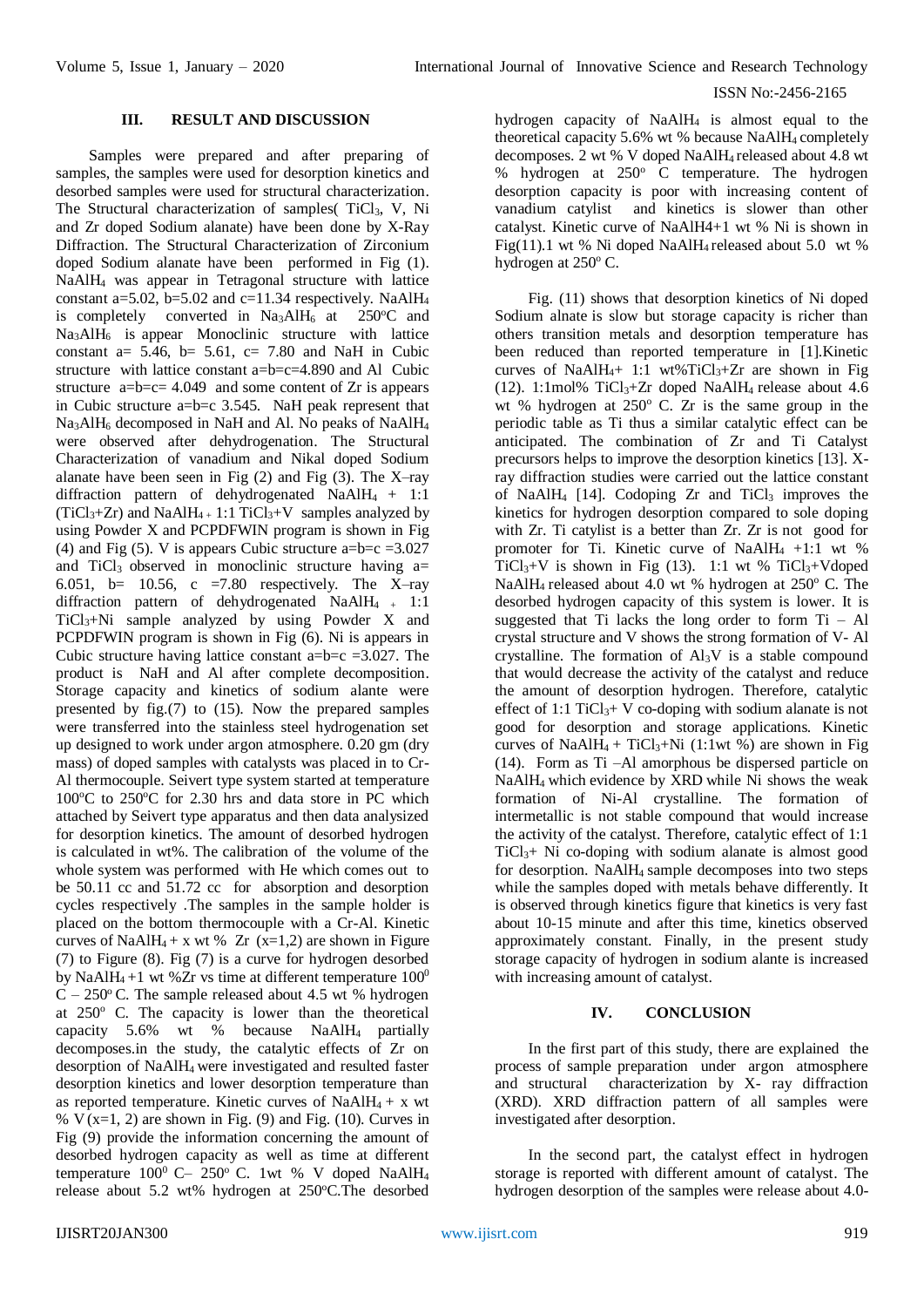ISSN No:-2456-2165

5.2 wt %. The Kinetics of sodium alante doped catalyst Zr and V is slower but Ni catalyst is good for desorption. The effect of three different catalyst species (Ni, Zr, and V) were studied individually and with all possible combinations of their binary and ternary mixtures . Codoping NaAlH<sub>4</sub> with  $Zr$  and TiCl<sub>3</sub> improves the kinetics for hydrogen desorption compared to sole doping with Zr. Ti metal is a better than Zr. Zr is not as good promoter for Ti .crystal structure would form as Ti –Al amorphous and V shows the strong formation of V- Al crystalline. The formation of  $Al_3V$  is a stable compound that would decrease the activity of the catalyst. In other words, the high stability of Al3V would affect the deformation to NaAlH<sub>4</sub>. In addition, the formation of crystal Al<sub>3</sub>V would reduce the amount of desorption hydrogen. Therefore, catlytic effect of 1:1  $TiCl<sub>3</sub>+ V$  co-doping with sodium alanate is not good for desorption and storage applications. Ni shows the weak formation of Ni-Al crystalline. The formation of intermetallic is not stable compound that would increase the activity of the catalyst. Therefore, catalytic effect of 1:1  $TiCl<sub>3</sub> + Ni$  co-doping with sodium alanate is almost rich for desorption .It is concluded that enhanced storage capacity can be achieved and temperature is reduced  $285^{\circ}$ C to  $250^{\circ}$ C for desorption due to doping of various catalysts.

# **V. ACKNOWLEDGEMENTS**

Jameel Khan is thankful to Council of Scientific and Industrial Reseacrh for providing fellowship of this work. Jameel khan is also thankful to RSIC, Panjab University, and Chandigarh, India for providing XRD and SEM charactering techniques

#### **REFERENCES**

- [1]. L. Schlapbach, A. Zuttel, [Hydrogen-storage materials](http://www.nature.com/nature/journal/v414/n6861/abs/414353a0.html)  [for mobile applications](http://www.nature.com/nature/journal/v414/n6861/abs/414353a0.html) Nature 414 (2001) 353- 358.
- [2]. N.B. Vargaftik , Handbook of physical properties of Liquids and Gases : Pure Substances and Mixtures , 2nd ed ., Hemisphere publishing corporation , Washington ,1983.
- [3]. M.Ron, D. Gruen, M .Mendelsohn, I. Sheet, J. Less Preparation and properties of porous metal hydride compacts Common Met. 74 (1980) 445- 448
- [4]. K.J. Kim , B. Montoya, A. Razani, K.H. Lee , Metal hydrides compacts of improved thermal conductivity Int. J. hydrogen Energy 26 (2001)
- [5]. Li Li, Fangyuan Qiu, Yijing wang , Guang Liu , Chao Yan , Cuihua An , Yanan Xu, yapping Wang, Dawei song, Lifang Jiao, Huatang Yuan .Improved dehydrogenation performances of TiB2-doped sodium alante . material chem..and phy.134 (2012) 1197-1202
- [6]. I.E. Malka, T. Czujko, J. Bystrzycki, catalytic effect of additive halide ball milled with magnesium hydride Int. J. hydrogen Energy 35 (2010) 1706- 1712.
- [7]. F. Fang, J.Zhang, J.Zhu , G. R. Chen, D.L. Sun, B. He, Z. Wei. Investigation on the nature of active species in the CeCl3doped sodium alante system. J.Phys.Chem. C111(2007)3476-3479
- [8]. S.F. Marques, R.A silva, J.B. Correia, N.Shohoji , C.M. Rangel. Effect of NaBH4 addition on hydrogen absorption by Nanostructered FeTi powers . Mater . Sci. Forum 587- 588 (2008) 921-925.
- [9]. T. Sun, C.K. Huang, H. wang, L.X. Sun m. Zhu. The effect of doping rare-earth chloride dopant on the dehydrogenation properties of NaAlH4 and its catalytic mechanism. Int.J. Hydrogen energy 33 (2008) 2260-2267.
- [10]. B.Bogdanovic, M. schwickardi. Ti doped alkali metal aluminium hydride as potential novel reversible hydrogen storage materials. J. Alloys Compd. 253 (1997) 1-9.
- [11]. B.Bodanovic, R.A.Brand, A. Marjanovic, M. schwickardi,J.Tolle. Metal doped sodium aluminium hydride as potential new hydrogen storage materials J. Alloys Compd. 302(2000) 36-58.
- [12]. Weidenthaler C, Pommerin A,Felderhoff M, Bogdanovic B, Schuth F. On the state of the titanium and zirconium in Ti or Zr doped NaAlH<sup>4</sup> hydrogen storage material . Phys chem. Chem Phys 2003; 5 : 5149-53 .
- [13]. Ragaiy A. Zidan , Satoshi Takara, Allan G. hee , Craig M. Jensen .Hydrogen cycling behavior of zirconium and titanium –zirconium doped sodium aluminum hydride , J. Alloy Compd. 285 (1999) 119-122.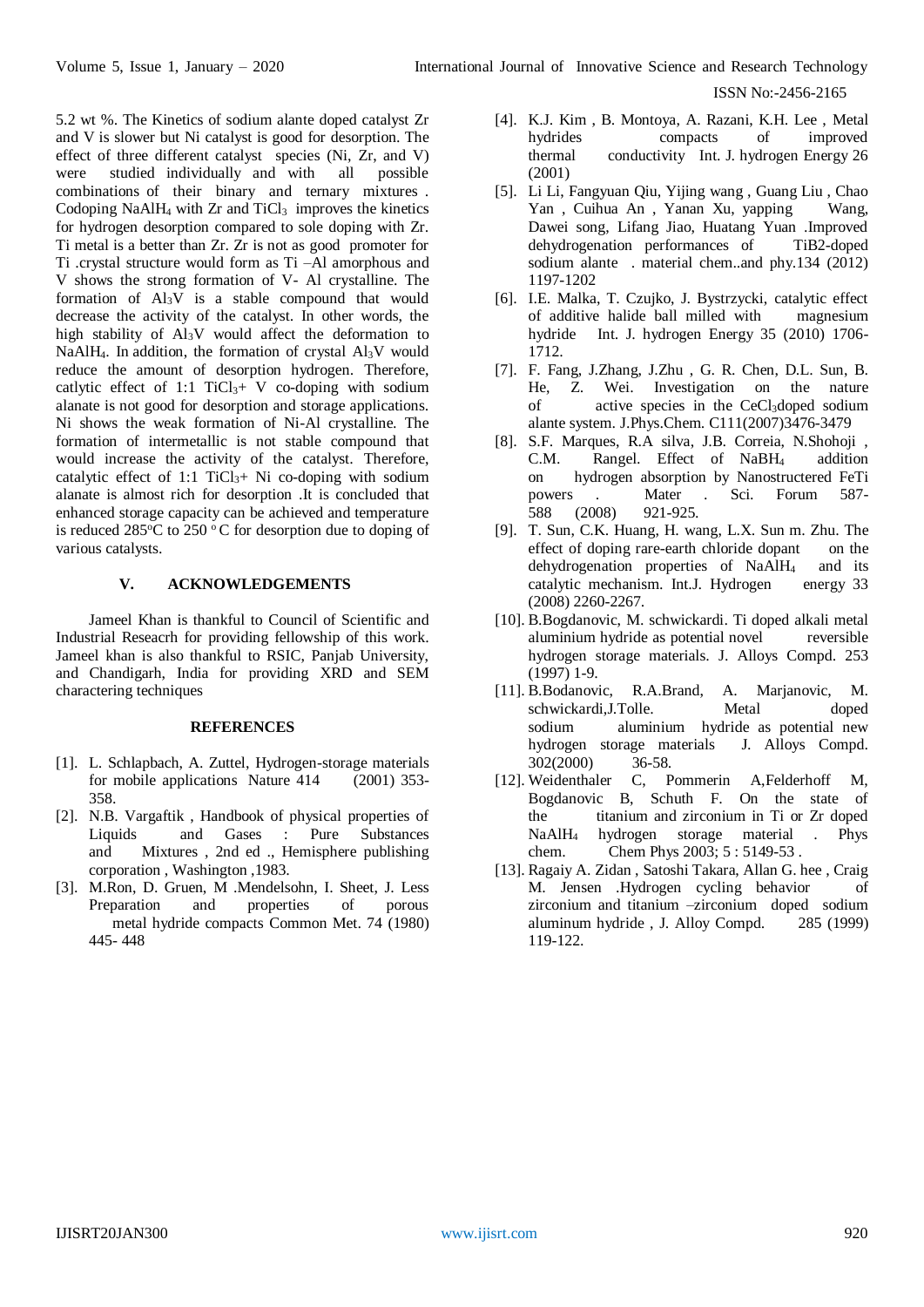ISSN No:-2456-2165









Fig 3:- XRD pattern of desorbed 2 mol% Ni doped NaAlH<sub>4</sub> at  $250^{\circ}$ C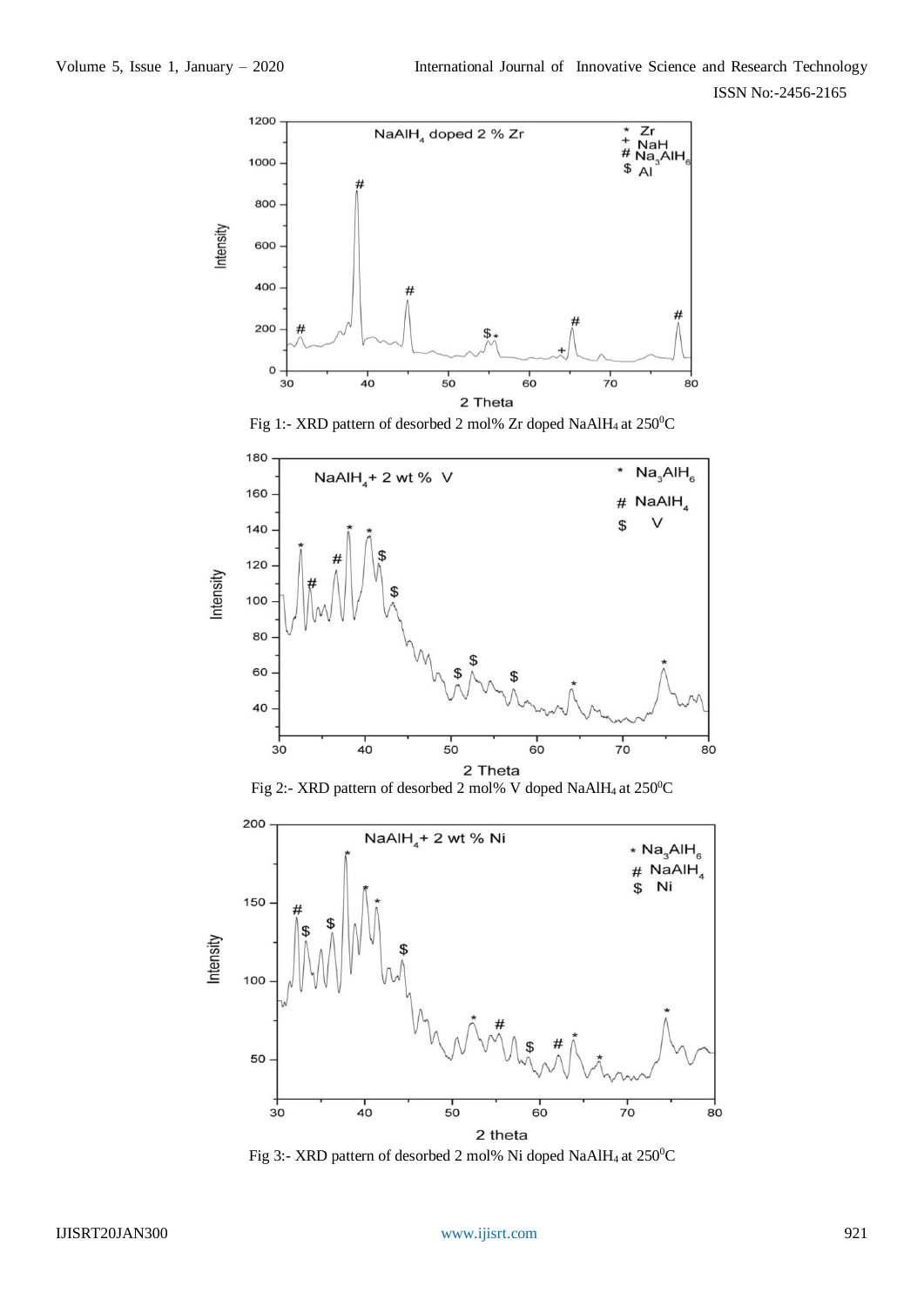

Fig 4:- XRD pattern of desorbed 1:1 mol% (TiCl3+Zr) doped NaAlH<sub>4</sub> at  $250^{\circ}$ C



Fig 5:- XRD pattern of desorbed 1:1 mol% (TiCl<sub>3</sub>+V) doped NaAlH<sub>4</sub> at 250<sup>0</sup>C



Fig 6:- XRD pattern of desorbed 1:1 mol% (TiCl<sub>3</sub>+Ni) doped NaAlH<sub>4</sub> at 250<sup>0</sup>C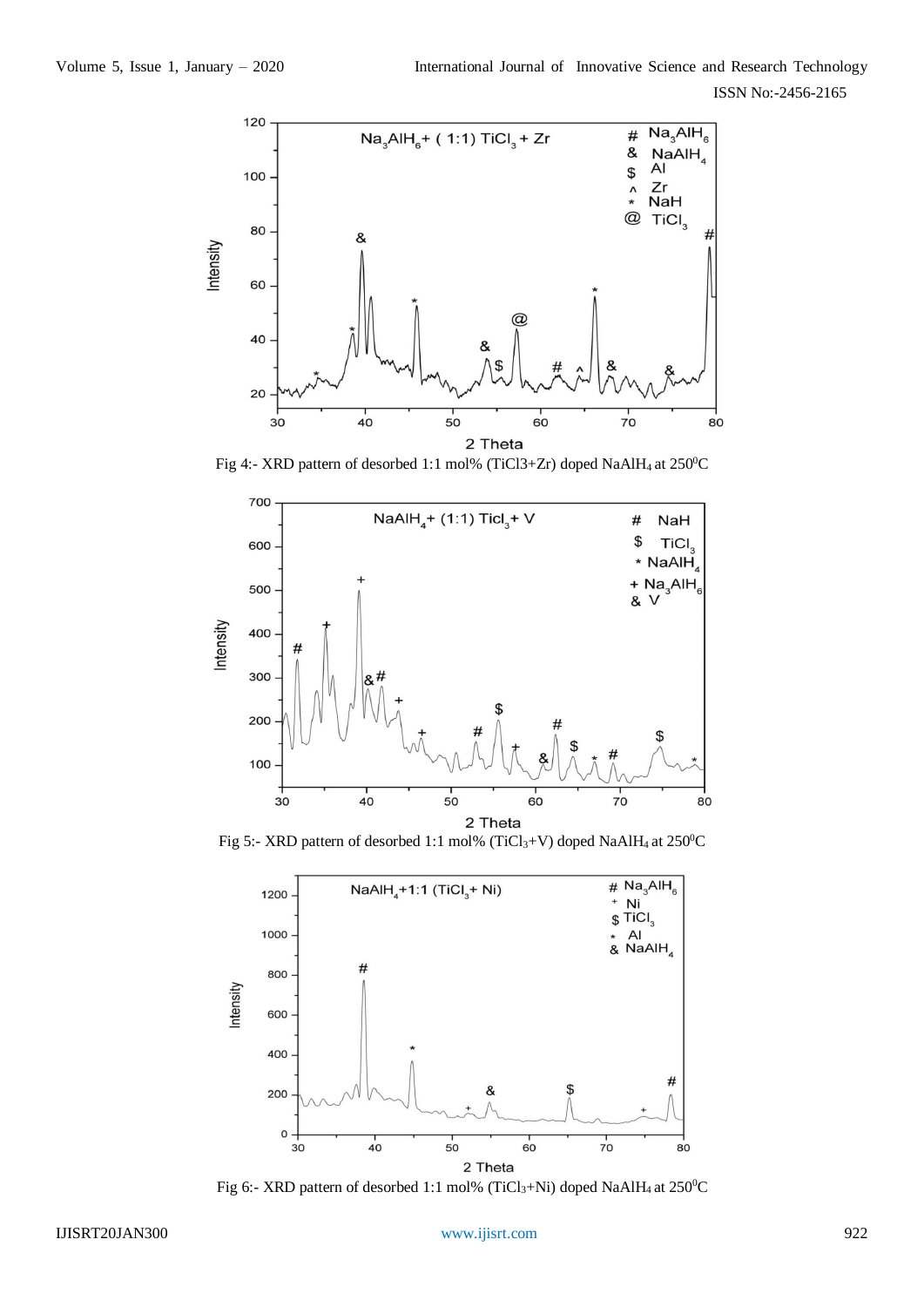

Fig 7:- Hydrogen desorption curves of NaAlH<sup>4</sup> with 1 mol % Zr



Fig 8:- Hydrogen desorption curves of NaAlH<sup>4</sup> with 2 mol % Zr



Fig 9:- Hydrogen desorption curves of NaAlH<sup>4</sup> with 1 mol % V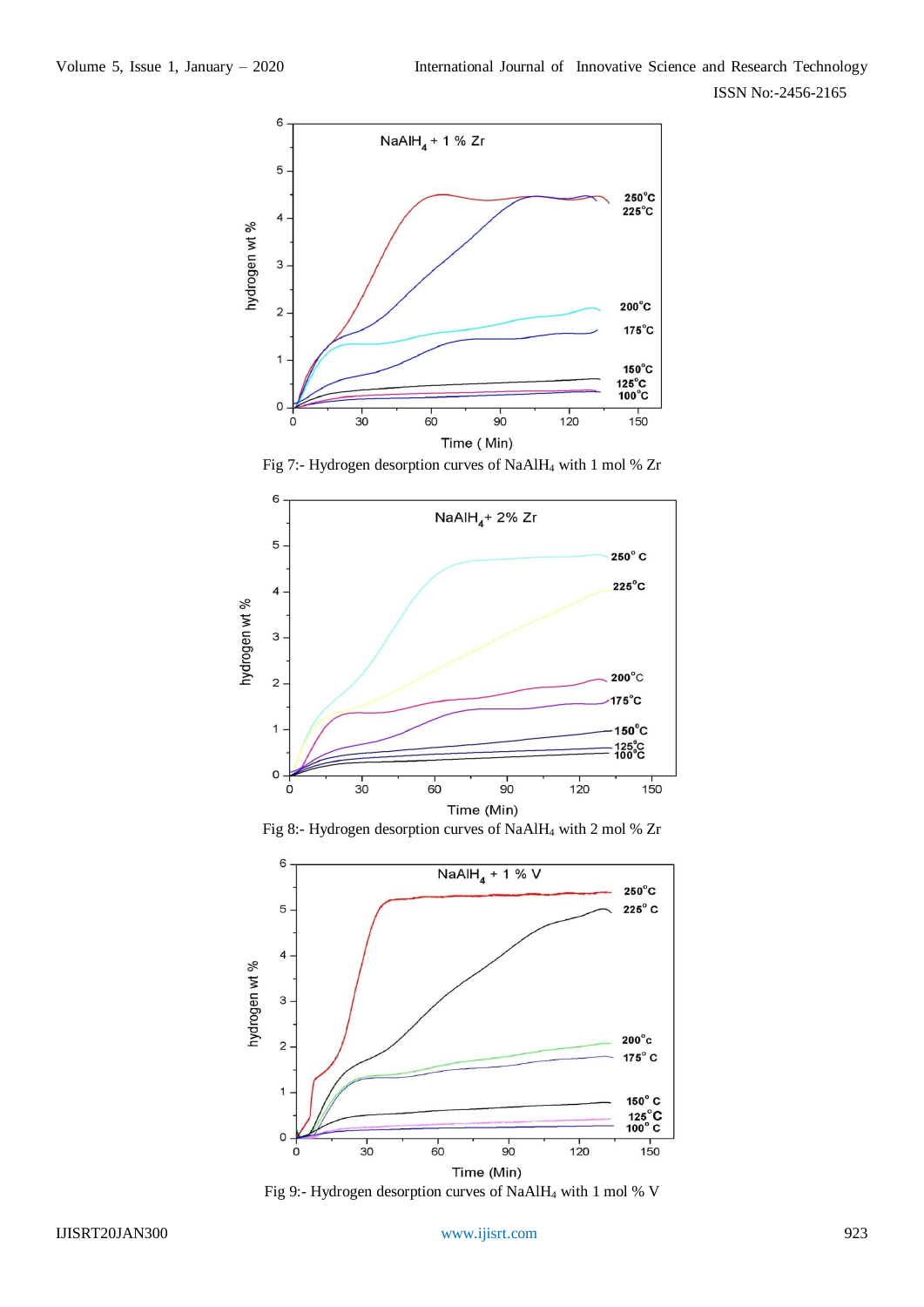

Fig 10:- Hydrogen desorption curves of NaAlH<sup>4</sup> with 2 mol % V



Fig 11:- Hydrogen desorption curves of NaAlH<sup>4</sup> with 1 mol % Ni



Fig 12:- Hydrogen desorption curves of NaAlH<sub>4</sub> + 1:1 wt % TiCl3+ Zr at 250<sup>o</sup>C